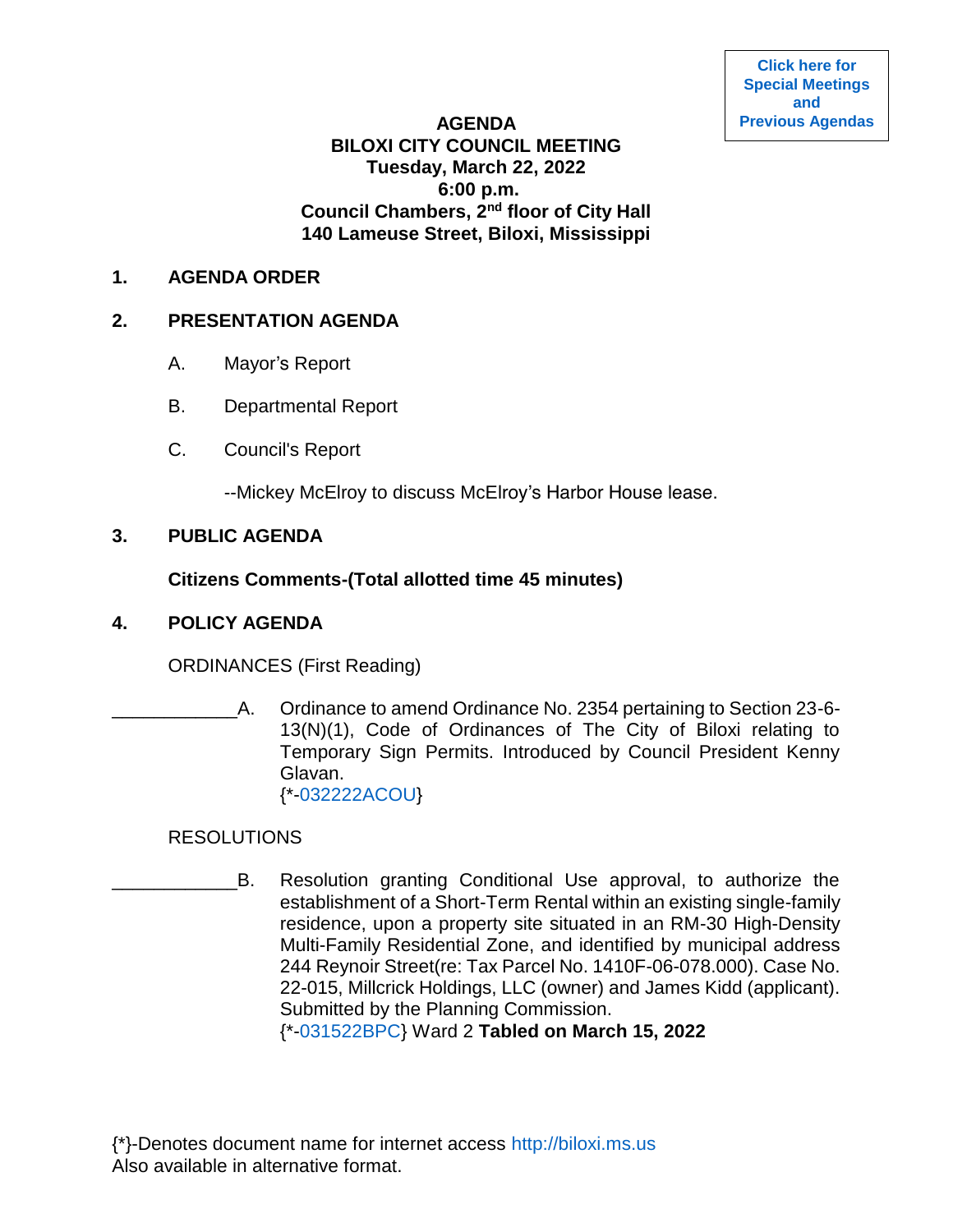## **4. POLICY AGENDA-Continued**

\_\_\_\_\_\_\_\_\_\_\_\_C. Resolution to grant Preliminary Subdivision approval coupled with approval for a Zoning Map Amendment to authorize the establishment of a PD-R: Planned Development- Residential District Master Plan for a thirty-nine (39) lot single-family residential subdivision, submitted under the working title: Pointe Breeze Subdivision, for property presently identified as 2506 Beach Boulevard. Case No. 22-017, Sundance Capital Investments, LLC. Submitted by the Planning Commission. {\*[-032222APC}](https://www.biloxi.ms.us/agendas/citycouncil/2022/032222/032222apc.pdf) Ward 5

#### **5. CONSENT AGENDA**

- A. Resolution continuing the declaration of a State of Emergency for Hurricane Zeta in the City of Biloxi, Mississippi, and authorizing the Mayor to do all things reasonable and necessary to protect the immediate health and safety of the City's citizens; and for related purposes. Introduced by Mayor A.M. Gilich, Jr. {\*[-032222AEXC}](https://www.biloxi.ms.us/agendas/citycouncil/2022/032222/032222aexc.pdf)
- \_\_\_\_\_\_\_\_\_\_\_\_B. Resolution authorizing expenditures to Miss Mississippi Corporation in the amount of \$350.00 for advertisement in the Miss Mississippi Pageant Program. Introduced by Mayor A.M. Gilich, Jr. {\*[-032222BEXC}](https://www.biloxi.ms.us/agendas/citycouncil/2022/032222/032222bexc.pdf)
- \_\_\_\_\_\_\_\_\_\_\_\_C. Resolution authorizing expenditures to Biloxi Public Schools on behalf of Biloxi Upper Elementary Robotics Team in the amount of \$100.00 for sponsorship of the robotics program. Introduced by Mayor A.M. Gilich, Jr. {\*[-032222CEXC}](https://www.biloxi.ms.us/agendas/citycouncil/2022/032222/032222cexc.pdf)
	- \_\_\_\_\_\_\_\_\_\_\_\_D. Resolution authorizing expenditures to SuperTalk Mississippi Media in the amount of \$500.00 for sponsorship of CPR Fest. Introduced by Mayor A.M. Gilich, Jr. {\*[-032222DEXC}](https://www.biloxi.ms.us/agendas/citycouncil/2022/032222/032222dexc.pdf)
- E. Resolution to execute a sub-recipient agreement with Program BELIEVE as approved in the program year 2021 Community Development Block Grant (CDBG) Action Plan, a component of the 2020-2024 CDBG Consolidated plan. Introduced by Mayor A.M. Gilich, Jr. {\*[-032222AFSP}](https://www.biloxi.ms.us/agendas/citycouncil/2022/032222/032222afsp.pdf)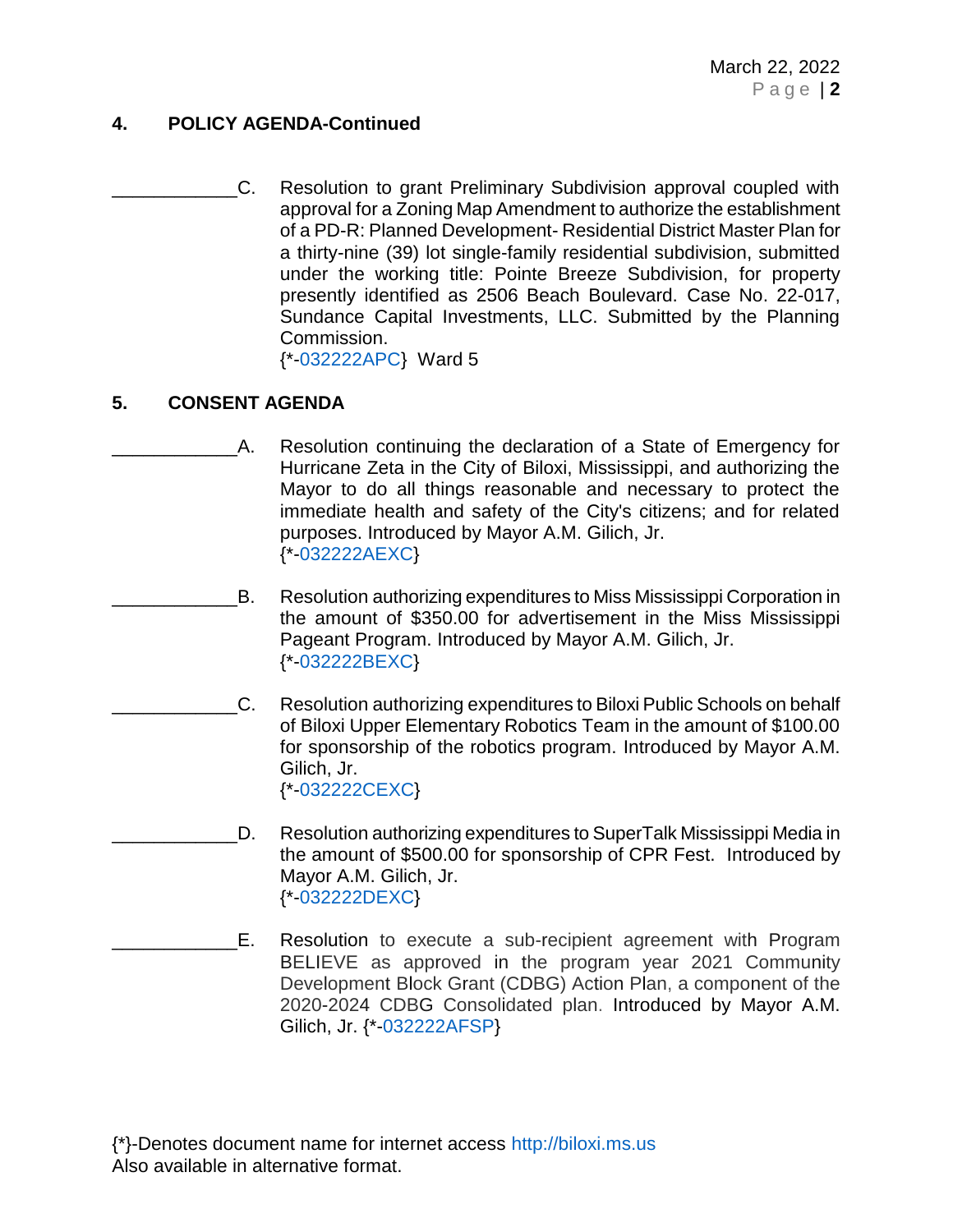# **5. CONSENT AGENDA-Continued**

- \_\_\_\_\_\_\_\_\_\_\_\_F. Resolution accepting Hazard Mitigation Grant Award from the Mississippi Emergency Management Agency for Project 4576-8 City of Biloxi Parks and Recreation Generator and amending the Fiscal Year Budget ending September 30, 2022 to include MEMA expenditures and related Revenues. Introduced by Mayor A.M. Gilich, Jr. {\*[-032222APR}](https://www.biloxi.ms.us/agendas/citycouncil/2022/032222/032222apr.pdf)
- G. Resolution to approve and authorize the lowest and best quote received for one used vehicle (2019 Chevrolet Malibu) used vehicle for use by Administration from Mandal Automotive in the total amount of \$20,434.00. Funding: Administration Budget. Introduced by Mayor A.M. Gilich, Jr. {\*[-032222APUR}](https://www.biloxi.ms.us/agendas/citycouncil/2022/032222/032222apur.pdf)
- \_\_\_\_\_\_\_\_\_\_\_\_H. Resolution to approve and authorize the One-Source purchase of one 2021 Dodge Truck for use by SCU from Landers Dodge in the total amount of \$24,356.00. Funding: Police Budget. Introduced by Mayor A.M. Gilich, Jr. {\*[-032222BPUR}](https://www.biloxi.ms.us/agendas/citycouncil/2022/032222/032222bpur.pdf)
- \_\_\_\_\_\_\_\_\_\_\_\_I. Resolution authorizing entry into Procare Service Plan with Stryker Corporation for the maintenance of automated external defibrillator (AEDs) in use by the Fire Department. Introduced by Mayor A.M. Gilich, Jr. {\*[-032222ACON}](https://www.biloxi.ms.us/agendas/citycouncil/2022/032222/032222acon.pdf)
- \_\_\_\_\_\_\_\_\_\_\_\_J. Resolution authorizing entry into Cost Per Copy Agreement with RJ Young Company, Inc. for the lease, maintenance and copy costs associated with a new copier to be utilized by the Parks & Recreation Department. Introduced by Mayor A.M. Gilich, Jr. {\*[-032222BCON}](https://www.biloxi.ms.us/agendas/citycouncil/2022/032222/032222bcon.pdf)
- K. Resolution authorizing execution of Concession Services Agreement with Biloxi Harbor Fuel & Bait Shop, Inc. for the operation and management of the fuel dock and bait shop in the Biloxi Small Craft Harbor. Introduced by Mayor A.M. Gilich, Jr. {\*[-032222CCON}](https://www.biloxi.ms.us/agendas/citycouncil/2022/032222/032222ccon.pdf)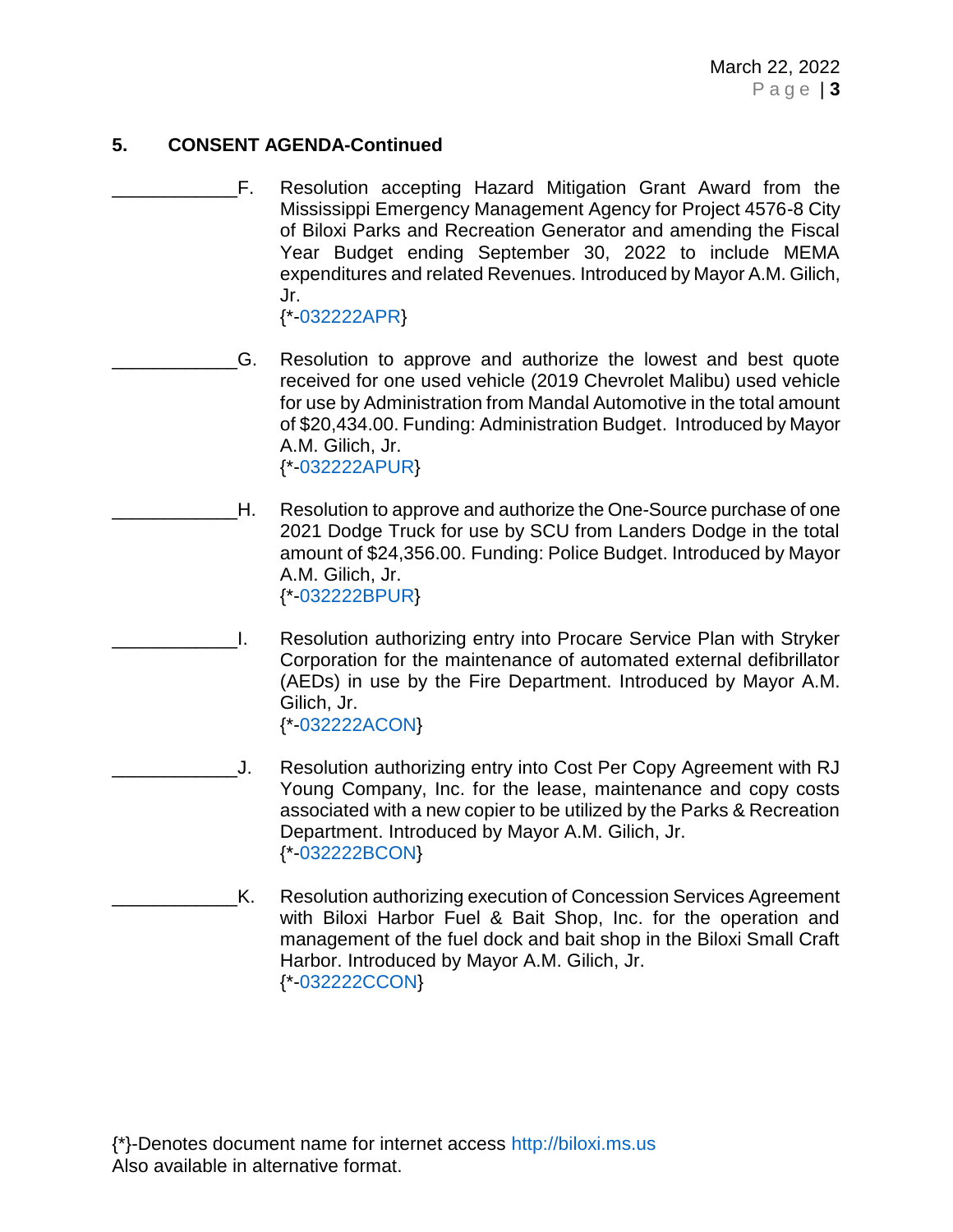# **5. CONSENT AGENDA-Continued**

- L. Resolution authorizing entry into First Amendment to First Amended and Restated Tri-Party Agreement for Downtown Housing Incentive Grant and Related Services, by and among the City of Biloxi, 902 Howard Ave., LLC, and Gulf Coast Main Street Corporation d/b/a Biloxi Main Street District, a Mississippi non-profit corporation. Introduced by Mayor A.M. Gilich, Jr. {\*[-032222DCON}](https://www.biloxi.ms.us/agendas/citycouncil/2022/032222/032222dcon.pdf)
- M. Resolution authorizing entry into Cost Per Copy Agreement with RJ Young Company, Inc. for the lease, maintenance and copy costs associated with a new copier to be utilized by the Police Department. Introduced by Mayor A.M. Gilich, Jr. {\*[-032222ECON}](https://www.biloxi.ms.us/agendas/citycouncil/2022/032222/032222econ.pdf)
	- N. Resolution authorizing purchase of three (3) 2022 Pierce Enforcer Pumper Fire Truck from Emergency Equipment Professionals, Inc. Introduced by Mayor A.M. Gilich, Jr. {\*[-032222FCON}](https://www.biloxi.ms.us/agendas/citycouncil/2022/032222/032222fcon.pdf)
- \_\_\_\_\_\_\_\_\_\_\_\_O. Resolution authorizing purchase of JPRO Diagnostic Service Software and associated hardware from Noregon for use by the Biloxi Fire Department and amending the municipal budget for fiscal year ending September 30, 2022. Introduced by Mayor A.M. Gilich, Jr. {\*[-032222GCON}](https://www.biloxi.ms.us/agendas/citycouncil/2022/032222/032222gcon.pdf)
- P. Resolution approving reallocation of contract values under the Short Form of Agreement for Professional Services with Brown Mitchell & Alexander, Inc. for Capital Project No. 1061: Small Craft to Oak Boardwalk. Introduced by Mayor A.M. Gilich, Jr. {\*[-032222HCON}](https://www.biloxi.ms.us/agendas/citycouncil/2022/032222/032222hcon.pdf)
	- \_\_\_\_\_\_\_\_\_\_\_\_Q. Resolution authorizing entry into a Memorandum of Understanding with Spoke Studios, LLC. Introduced by Mayor A.M. Gilich, Jr. {\*[-032222ICON}](https://www.biloxi.ms.us/agendas/citycouncil/2022/032222/032222icon.pdf)
- R. Resolution authorizing submittal of a Rebuilding American Infrastructure with Sustainability and Equity ("RAISE") Transportation Discretionary Grant Program Application to the U.S. Department of Transportation and committing required match to construct Biloxi Beach Connector Project (Capital Project No. 913: Popps Ferry Extension). Introduced by Mayor A.M. Gilich, Jr. {\*[-032222JCON}](https://www.biloxi.ms.us/agendas/citycouncil/2022/032222/032222jcon.pdf)